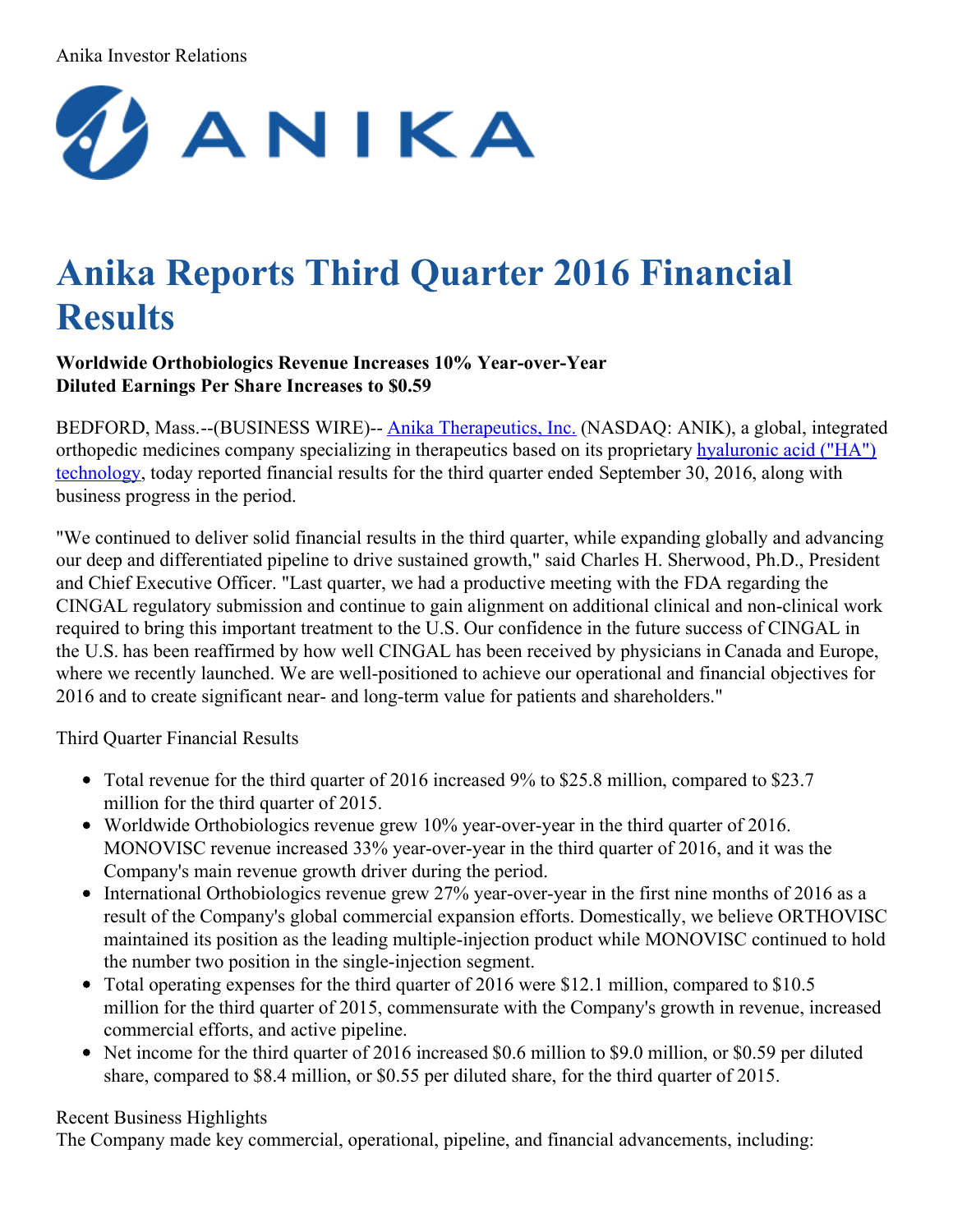- Meeting with the U.S. Food and Drug Administration (FDA) in late September about the New Drug Application (NDA) for CINGAL, during which the Company and FDA aligned on one additional Phase III clinical trial to supplement the strong stable of existing pivotal data.
- Advancing its product pipeline with continued progress on enrolling patients in the FastTRACK Phase III HYALOFAST Study for cartilage repair, as well as the Phase III MONOVISC study for the treatment of osteoarthritis pain in the hip.
- Showcasing data from four recent studies evaluating the clinical utility of our HA-based bioscaffold, HYALOFAST, at the 13th World Congress of the International Cartilage Repair Society (ICRS).
- Completing the Company's \$25 million accelerated share repurchase program, with a total of 531,067 shares repurchased by Anika.
- Progressing with the consolidation of the Company's global manufacturing operations at Anika's Bedford, Mass. global headquarters.

# Conference Call Information

Anika's management will hold a conference call and webcast to discuss its financial results and business highlights tomorrow, Thursday, October 27th at 9:00 am ET. The conference call can be accessed by dialing 1-855-468-0611 (toll-free domestic) or 1-484-756-4332 (international). A live audio webcast will be available in the "Investor [Relations"](http://cts.businesswire.com/ct/CT?id=smartlink&url=http%3A%2F%2Fir.anikatherapeutics.com%2Fevents.cfm&esheet=51447721&newsitemid=20161026006717&lan=en-US&anchor=%22Investor+Relations%22&index=3&md5=a22d5e496b6380e43f176700000b7c61) section of Anika's website, [www.anikatherapeutics.com](http://cts.businesswire.com/ct/CT?id=smartlink&url=http%3A%2F%2Fwww.anikatherapeutics.com%2Findex.html&esheet=51447721&newsitemid=20161026006717&lan=en-US&anchor=www.anikatherapeutics.com&index=4&md5=f9b79a28742f76925ec9a57aaee4c984). An accompanying slide presentation may also be accessed via the Anika website. A replay of the webcast will be available on Anika's website approximately two hours after the completion of the event.

# About Anika Therapeutics, Inc.

Anika [Therapeutics,](http://cts.businesswire.com/ct/CT?id=smartlink&url=http%3A%2F%2Fwww.anikatherapeutics.com&esheet=51447721&newsitemid=20161026006717&lan=en-US&anchor=Anika+Therapeutics%2C+Inc.&index=5&md5=8758eac3e8959380cdcd907c546786dd) Inc. (NASDAQ: ANIK) is a global, integrated orthopedic medicines company based in Bedford, Massachusetts. Anika is committed to improving the lives of patients with degenerative orthopedic diseases and traumatic conditions with clinically meaningful therapies along the continuum of care, from palliative pain management to regenerative cartilage repair. The Company has over two decades of global expertise developing, manufacturing, and commercializing more than 20 products based on its proprietary hyaluronic acid (HA) [technology](http://cts.businesswire.com/ct/CT?id=smartlink&url=http%3A%2F%2Fwww.anikatherapeutics.com%2Ftechnology%2Fha-platform%2F&esheet=51447721&newsitemid=20161026006717&lan=en-US&anchor=hyaluronic+acid+%28HA%29+technology&index=6&md5=b02733a93c3e793ce6f00f502e6f6925). Anika's orthopedic medicine portfolio includes [ORTHOVISC®](http://cts.businesswire.com/ct/CT?id=smartlink&url=http%3A%2F%2Fwww.anikatherapeutics.com%2Fproducts%2Forthobiologics%2Forthovisc%2F&esheet=51447721&newsitemid=20161026006717&lan=en-US&anchor=ORTHOVISC%C2%AE&index=7&md5=a01c7bebe7eaa2ea61d662318444f663), [MONOVISC®](http://cts.businesswire.com/ct/CT?id=smartlink&url=http%3A%2F%2Fwww.anikatherapeutics.com%2Fproducts%2Forthobiologics%2Fmonovisc%2F&esheet=51447721&newsitemid=20161026006717&lan=en-US&anchor=MONOVISC%C2%AE&index=8&md5=318a3ab782b793c3c4a1bc692e85ab24), and [CINGAL®](http://cts.businesswire.com/ct/CT?id=smartlink&url=http%3A%2F%2Fwww.cingal.com%2F&esheet=51447721&newsitemid=20161026006717&lan=en-US&anchor=CINGAL%C2%AE&index=9&md5=bf650812f6ce4b397a881e1ff822e27d), which alleviate pain and restore joint function by replenishing depleted HA, and [HYALOFAST®](http://cts.businesswire.com/ct/CT?id=smartlink&url=http%3A%2F%2Fhyalofast.anikatherapeutics.com%2Fen%2F&esheet=51447721&newsitemid=20161026006717&lan=en-US&anchor=HYALOFAST%C2%AE&index=10&md5=5682e80ac37db6ff7c93c016e94686af), a solid HA-based scaffold to aid cartilage repair and regeneration. For more information about Anika, please visit [www.anikatherapeutics.com](http://cts.businesswire.com/ct/CT?id=smartlink&url=http%3A%2F%2Fwww.anikatherapeutics.com&esheet=51447721&newsitemid=20161026006717&lan=en-US&anchor=www.anikatherapeutics.com&index=11&md5=bb45fb7d783f8aa7386e65ff677b5a7c).

## Forward-Looking Statements

The statements made in the last sentence of the second paragraph of this press release, which are not statements of historical fact, are forward-looking statements within the meaning of Section 27A of the Securities Act of 1933, as amended, and Section 21E of the Securities Exchange Act of 1934, as amended. These statements include, but are not limited to, those relating to the Company's future growth and creation of value, and the Company's ability and positioning to meet its 2016 financial and operational goals. These statements are based upon the current beliefs and expectations of the Company's management and are subject to significant risks, uncertainties, and other factors. The Company's actual results could differ materially from any anticipated future results, performance, or achievements described in the forward-looking statements as a result of a number of factors including, but not limited to, (i) the Company's ability to successfully commence and/or complete clinical trials of its products on a timely basis or at all; (ii) the Company's ability to obtain pre-clinical or clinical data to support domestic and international pre-market approval applications, 510(k) applications, or new drug applications, or to timely file and receive FDA or other regulatory approvals or clearances of its products; (iii) that such approvals will not be obtained in a timely manner or without the need for additional clinical trials, other testing or regulatory submissions, as applicable; (iv) the Company's research and product development efforts and their relative success, including whether we have any meaningful sales of any new products resulting from such efforts; (v) the cost effectiveness and efficiency of the Company's clinical studies, manufacturing operations, and production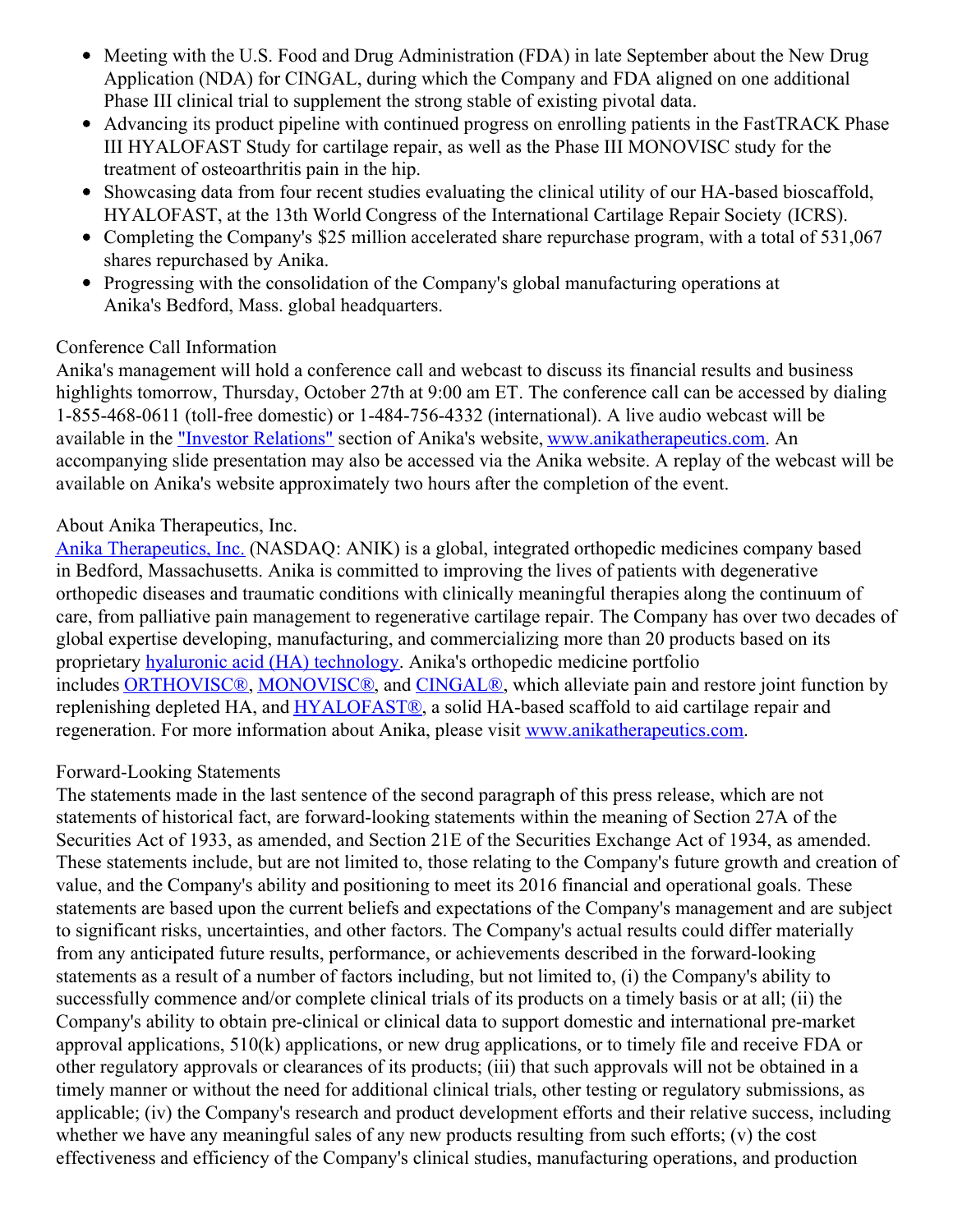planning; (vi) the strength of the economies in which the Company operates or will be operating, as well as the political stability of any of those geographic areas; (vii) future determinations by the Company to allocate resources to products and in directions not presently contemplated; (viii) the Company's ability to successfully commercialize its products, in the U.S. and abroad; (ix) the Company's ability to provide an adequate and timely supply of its products to its customers; and (x) the Company's ability to achieve its growth targets. Additional factors and risks are described in the Company's periodic reports filed with the Securities and Exchange Commission (SEC), and they are available on the SEC's website at [www.sec.gov](http://cts.businesswire.com/ct/CT?id=smartlink&url=http%3A%2F%2Fwww.sec.gov&esheet=51447721&newsitemid=20161026006717&lan=en-US&anchor=www.sec.gov&index=12&md5=4991943d015ca06e3ea5f65753161381). Forward-looking statements are made based on information available to the Company on the date of this press release, and the Company assumes no obligation to update the information contained in this press release.

Anika Therapeutics, Inc. and Subsidiaries Condensed Consolidated Statements of Operations (in thousands, except per share data) (unaudited)

|                                                       | For the Three Months<br>Ended September 30, |          | For the Nine Months<br>Ended September 30, |          |  |  |
|-------------------------------------------------------|---------------------------------------------|----------|--------------------------------------------|----------|--|--|
|                                                       | 2016                                        | 2015     | 2016                                       | 2015     |  |  |
| Product revenue                                       | \$25,783                                    | \$23,676 | \$74,636                                   | \$62,089 |  |  |
| Licensing, milestone and contract<br>revenue          | 6                                           | 5        | 17                                         | 16       |  |  |
| Total revenue                                         | 25,789                                      | 23,681   | 74,653                                     | 62,105   |  |  |
| Operating expenses:                                   |                                             |          |                                            |          |  |  |
| Cost of product revenue                               | 4,998                                       | 5,176    | 16,488                                     | 14,764   |  |  |
| Research & development                                | 2,822                                       | 2,061    | 7,773                                      | 5,971    |  |  |
| Selling, general & administrative                     | 4,280                                       | 3,309    | 12,525                                     | 10,302   |  |  |
| Total operating expenses                              | 12,100                                      | 10,546   | 36,786                                     | 31,037   |  |  |
| Income from operations                                | 13,689                                      | 13,135   | 37,867                                     | 31,068   |  |  |
| Interest income, net                                  | 93                                          | 34       | 214                                        | 82       |  |  |
| Income before income taxes                            | 13,782                                      | 13,169   | 38,081                                     | 31,150   |  |  |
| Provision for income taxes                            | 4,830                                       | 4,789    | 13,619                                     | 11,435   |  |  |
| Net income                                            | \$8,952                                     | \$8,380  | \$24,462                                   | \$19,715 |  |  |
| Basic net income per share:                           |                                             |          |                                            |          |  |  |
| Net income                                            | \$0.61                                      | \$0.56   | \$1.66                                     | \$1.32   |  |  |
| Basic weighted average common<br>shares outstanding   | 14,625                                      | 14,967   | 14,726                                     | 14,945   |  |  |
| Diluted net income per share:                         |                                             |          |                                            |          |  |  |
| Net income                                            | \$0.59                                      | \$0.55   | \$1.61                                     | \$1.29   |  |  |
| Diluted weighted average<br>common shares outstanding | 15,077                                      | 15,316   | 15,163                                     | 15,311   |  |  |

Anika Therapeutics, Inc. and Subsidiaries Condensed Consolidated Balance Sheets (in thousands, except share data and per share data)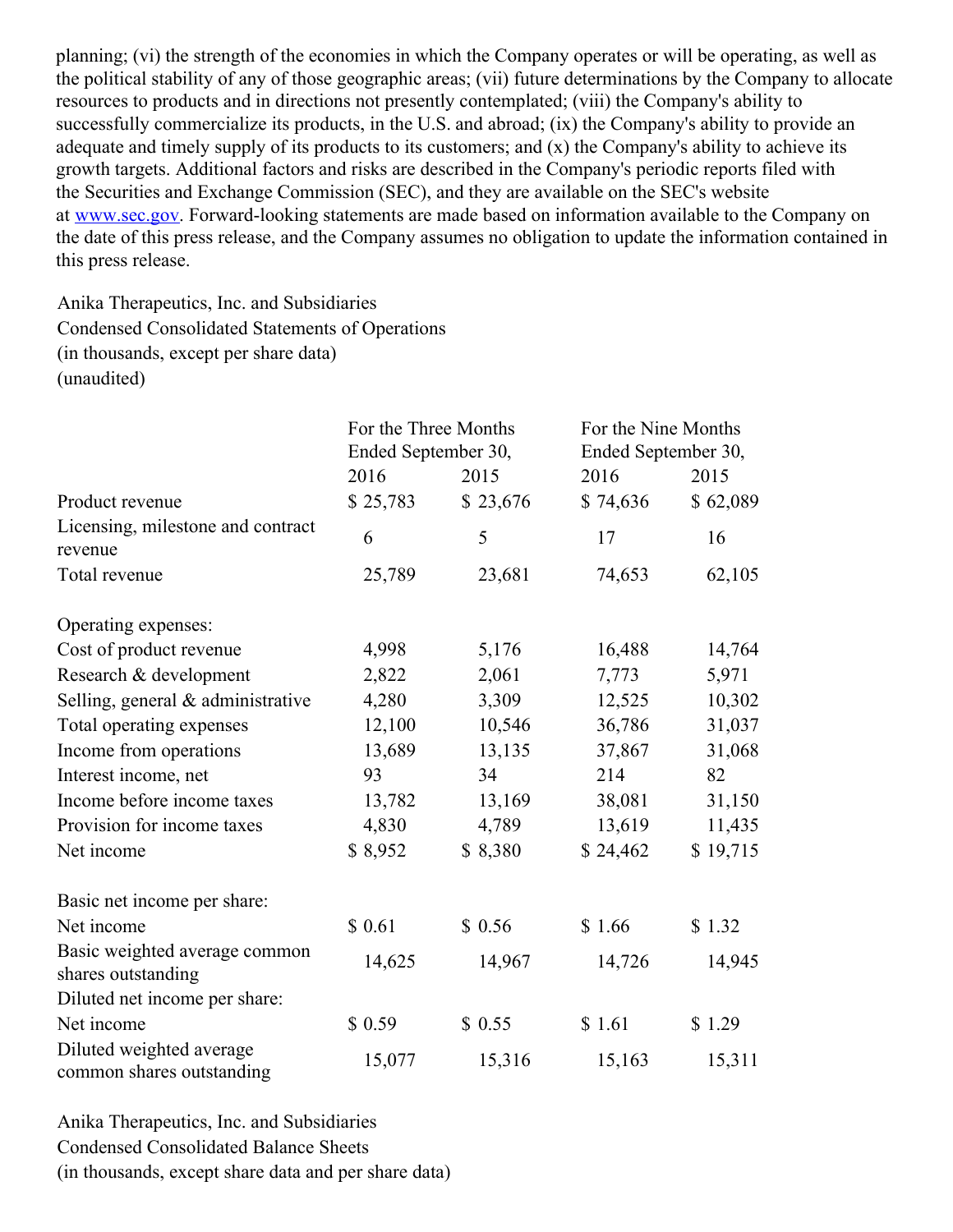# (unaudited)

|                                                                                                                                                                    | September<br>30, | December<br>31, |  |  |
|--------------------------------------------------------------------------------------------------------------------------------------------------------------------|------------------|-----------------|--|--|
| <b>ASSETS</b>                                                                                                                                                      | 2016             | 2015            |  |  |
| Current assets:                                                                                                                                                    |                  |                 |  |  |
| Cash and cash equivalents                                                                                                                                          | \$98,047         | \$110,707       |  |  |
| Investments                                                                                                                                                        | 22,250           | 27,751          |  |  |
| Accounts receivable, net of reserves of \$224 and \$167 at September<br>30, 2016 and December 31, 2015, respectively                                               | 21,833           | 21,652          |  |  |
| Inventories                                                                                                                                                        | 18,020           | 14,938          |  |  |
| Prepaid expenses and other current assets                                                                                                                          | 924              | 1,385           |  |  |
| Total current assets                                                                                                                                               | 161,074          | 176,433         |  |  |
| Property and equipment, net                                                                                                                                        | 51,058           | 40,108          |  |  |
| Long-term deposits and other                                                                                                                                       | 69               | 69              |  |  |
| Intangible assets, net                                                                                                                                             | 11,171           | 11,656          |  |  |
| Goodwill                                                                                                                                                           | 7,690            | 7,482           |  |  |
| <b>Total Assets</b>                                                                                                                                                | \$231,062        | \$235,748       |  |  |
| LIABILITIES AND STOCKHOLDERS' EQUITY                                                                                                                               |                  |                 |  |  |
| Current liabilities:                                                                                                                                               |                  |                 |  |  |
| Accounts payable                                                                                                                                                   | \$1,949          | \$8,302         |  |  |
| Accrued expenses and other current liabilities                                                                                                                     | 5,423            | 4,778           |  |  |
| Income taxes payable                                                                                                                                               | 217              | 4,198           |  |  |
| Total current liabilities                                                                                                                                          | 7,589            | 17,278          |  |  |
| Other long-term liabilities                                                                                                                                        | 2,556            | 781             |  |  |
| Long-term deferred revenue                                                                                                                                         | 59               | 66              |  |  |
| Deferred tax liability                                                                                                                                             | 6,315            | 6,775           |  |  |
| Commitments and contingencies                                                                                                                                      |                  |                 |  |  |
| Stockholders' equity:                                                                                                                                              |                  |                 |  |  |
| Preferred stock, \$.01 par value; 1,250,000 shares authorized, no<br>shares issued and outstanding at September 30, 2016 and December<br>$31, 2015$ , respectively |                  |                 |  |  |
| Common stock, \$.01 par value; 60,000,000 and 30,000,000 shares                                                                                                    |                  |                 |  |  |
| authorized, 14,623,225 and 15,036,808 shares issued and                                                                                                            | 146              | 150             |  |  |
| outstanding at September 30, 2016 and December 31, 2015,<br>respectively                                                                                           |                  |                 |  |  |
| Additional paid-in-capital                                                                                                                                         | 60,374           | 81,685          |  |  |
| Accumulated other comprehensive loss                                                                                                                               | (6,101)          | (6,649)         |  |  |
| Retained earnings                                                                                                                                                  | 160,124          | 135,662         |  |  |
| Total stockholders' equity                                                                                                                                         | 214,543          | 210,848         |  |  |
| Total Liabilities and Stockholders' Equity                                                                                                                         | \$231,062        | \$235,748       |  |  |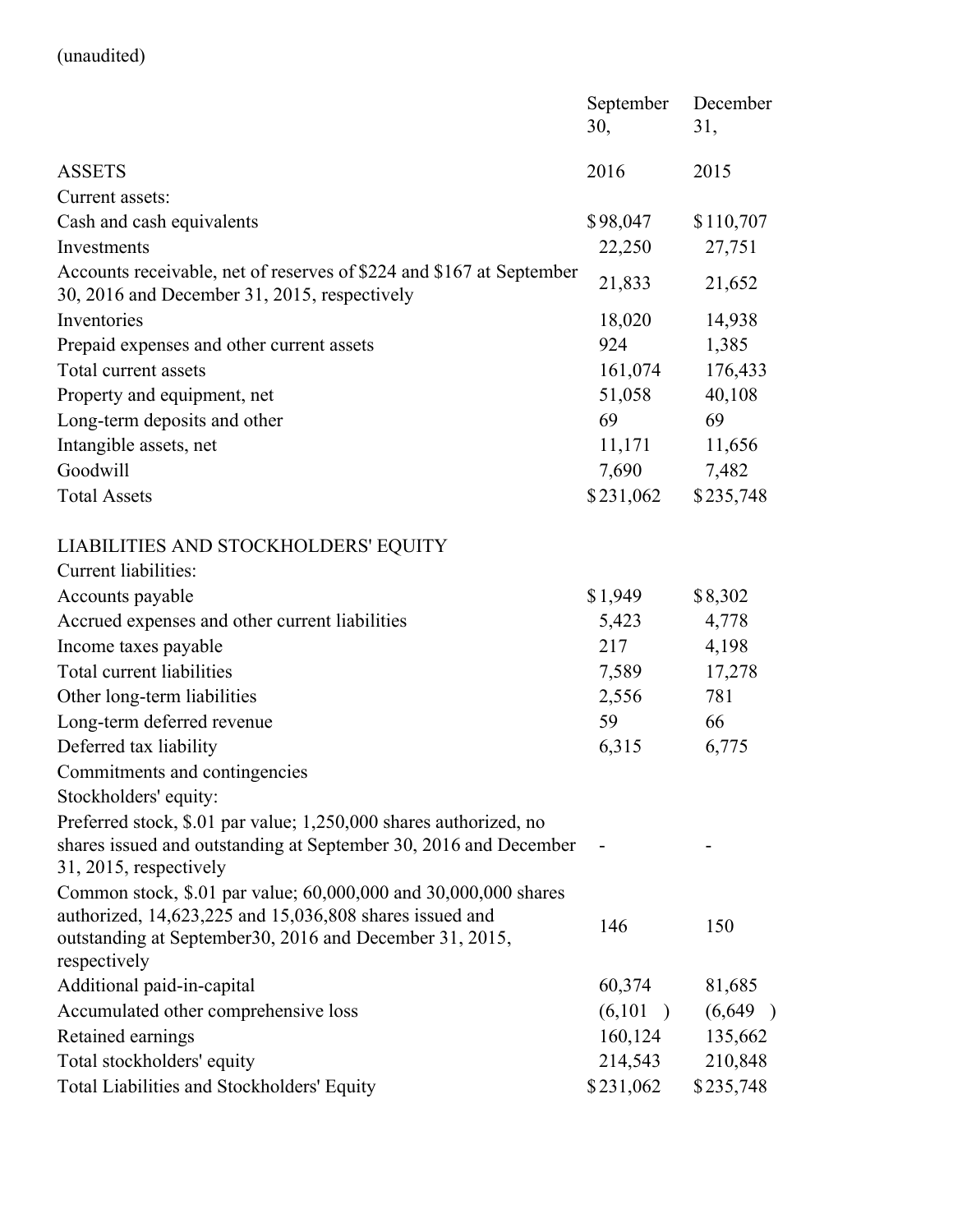Anika Therapeutics, Inc. and Subsidiaries Supplemental Financial Data

Revenue by Product Line and Product Gross Margin (in thousands, except percentages) (unaudited)

|                                | For the Three Months |               |               |                 |               |                     | For the Nine Months |               |               |               |               |               |
|--------------------------------|----------------------|---------------|---------------|-----------------|---------------|---------------------|---------------------|---------------|---------------|---------------|---------------|---------------|
|                                | Ended September 30,  |               |               |                 |               | Ended September 30, |                     |               |               |               |               |               |
|                                | 2016                 | $\frac{0}{0}$ |               | 2015            | $\frac{0}{0}$ |                     | 2016                | $\frac{0}{0}$ |               | 2015          | $\frac{0}{0}$ |               |
| Orthobiologics                 | \$22,428             | 87            | $\%$          | \$20,461        |               | $86\frac{9}{6}$     | \$65,319 88 %       |               |               | \$51,717 83   |               | $\frac{0}{0}$ |
| Surgical                       | 1,173                | 5             | $\%$          | 1,413           | 6             | $\frac{0}{0}$       | 3,924               | 5             | $\frac{0}{0}$ | 4,450         | 7             | $\%$          |
| Dermal                         | 594                  | 2             | $\frac{0}{0}$ | 412             | 2             | $\frac{0}{0}$       | 1,558               | 2             | $\frac{0}{0}$ | 1,132         | 2             | $\%$          |
| Other                          | 1,588                | 6             | $\frac{0}{0}$ | 1,390           | 6             | $\frac{0}{0}$       | 3,835               | 5 $\%$        |               | 4,790         | 8             | $\%$          |
| <b>Product Revenue</b>         | \$25,783             | $100\%$       |               | $$23,676$ 100 % |               |                     | $$74,636$ 100%      |               |               | \$62,089 100% |               |               |
| <b>Product Gross</b><br>Profit | \$20,785             |               |               | \$18,500        |               |                     | \$58,148            |               |               | \$47,325      |               |               |
| <b>Product Gross</b><br>Margin | 81%                  |               |               | 78%             |               |                     | 78%                 |               |               | 76%           |               |               |

Product Revenue by Geographic Region (in thousands, except percentages) (unaudited)

|                        | For the Three Months |           |                 |                  | For the Nine Months |                  |                |                    |  |  |
|------------------------|----------------------|-----------|-----------------|------------------|---------------------|------------------|----------------|--------------------|--|--|
|                        | Ended September 30,  |           |                 |                  | Ended September 30, |                  |                |                    |  |  |
|                        | 2016                 | $\%$      | 2015            | $\frac{0}{0}$    | 2016                | $\%$             | 2015           | $\frac{0}{0}$      |  |  |
| Geographic             |                      |           |                 |                  |                     |                  |                |                    |  |  |
| Location:              |                      |           |                 |                  |                     |                  |                |                    |  |  |
| <b>United States</b>   | $$21,126$ 82 %       |           | $$19,239$ 82 %  |                  | $$61,032$ 82 %      |                  | \$51,048 82 %  |                    |  |  |
| Europe                 | 2,703                | $10\%$    | 1,977           | 8<br>$\%$        | 8,240               | $11 \frac{9}{6}$ | 6,294          | $10 \frac{9}{6}$   |  |  |
| Other                  | 1,954                | 8<br>$\%$ | 2,460           | $10 \frac{9}{6}$ | 5,364               | $7 \frac{9}{6}$  | 4,747          | $\frac{0}{0}$<br>8 |  |  |
| <b>Product Revenue</b> | $$25,783$ 100%       |           | $$23,676$ 100 % |                  | $$74,636$ 100%      |                  | $$62,089$ 100% |                    |  |  |

View source version on [businesswire.com:](http://businesswire.com/) <http://www.businesswire.com/news/home/20161026006717/en/>  $\blacksquare$ 

Anika Therapeutics, Inc. Charles H. Sherwood, Ph.D., President and CEO or Sylvia Cheung, CFO